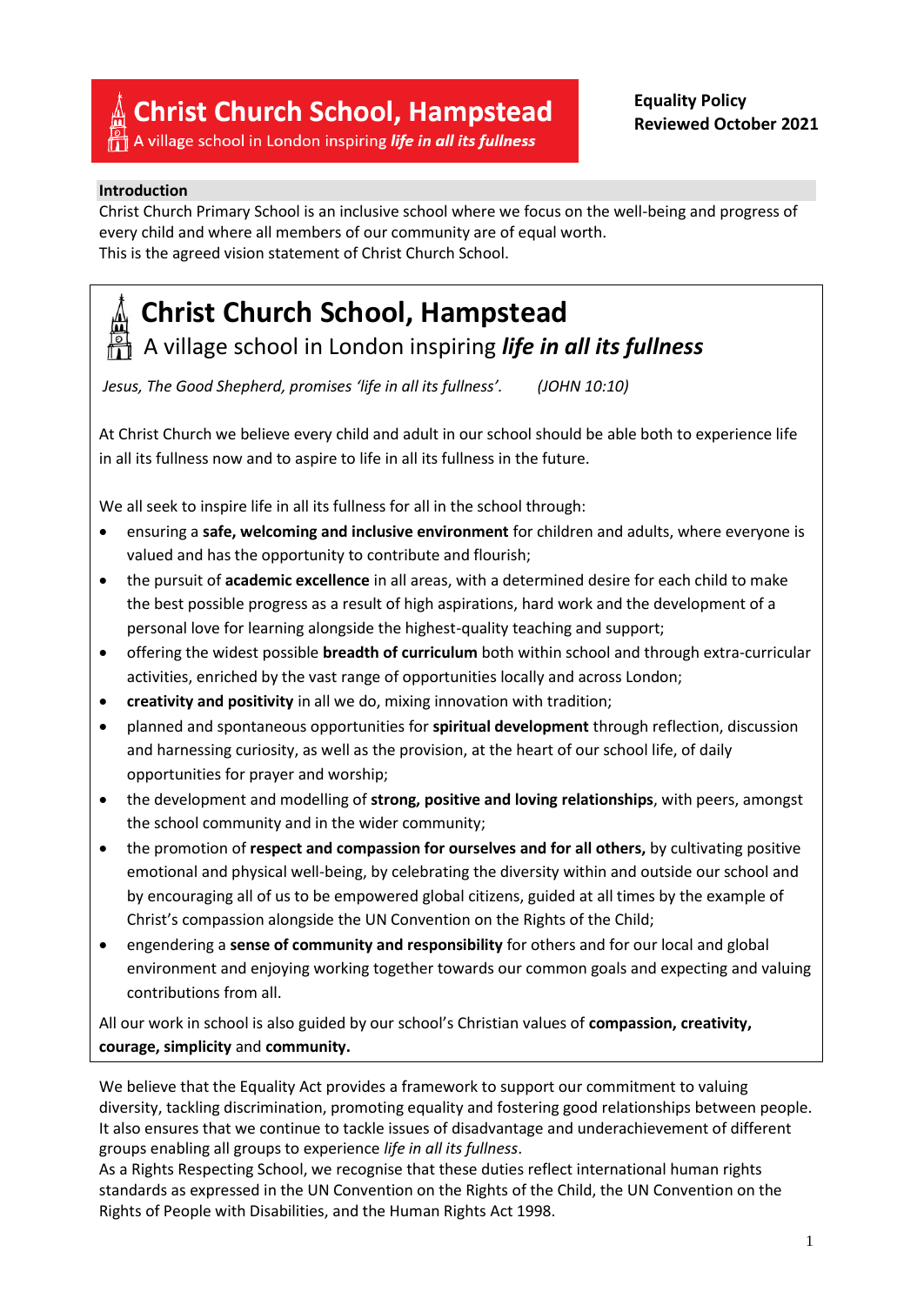## **Our approach to equality is based on the following 7 key principles**

- **1. All learners are of equal value**. Whether or not they are disabled, whatever their ethnicity, culture, national origin or national status, whatever their gender and gender identity, whatever their religious or non-religious affiliation or faith background and whatever their sexual orientation. At Christ Church School we believe that all learners are of equal value whatever their ability level.
- **2. We recognize, respect and value difference and understand that diversity is a strength.** We take account of differences and strive to remove barriers and disadvantages which people may face, in relation to disability, ethnicity, gender, religion, belief or faith and sexual orientation. We believe that diversity is a strength, which should be respected and celebrated by all those who learn, teach and visit here.
- **3. We foster positive attitudes and relationships.** We actively promote positive attitudes and mutual respect between groups and communities different from each other.
- **4. We foster a shared sense of cohesion and belonging.** We want all members of our school community to feel a sense of belonging within the school and wider community and to feel that they are respected and able to participate fully in school life.
- **5. We observe good equalities practice for our staff**. We ensure that policies and procedures benefit all employees and potential employees in all aspects of their work, including in recruitment and promotion, and in continuing professional development
- **6. We have the highest expectations of all our children.** We expect that all pupils can make good progress and achieve to their highest potential
- **7. We work to raise standards for all pupils, but especially for the most vulnerable**. We believe that improving the quality of education for the most vulnerable groups of pupils raises standards across the whole school.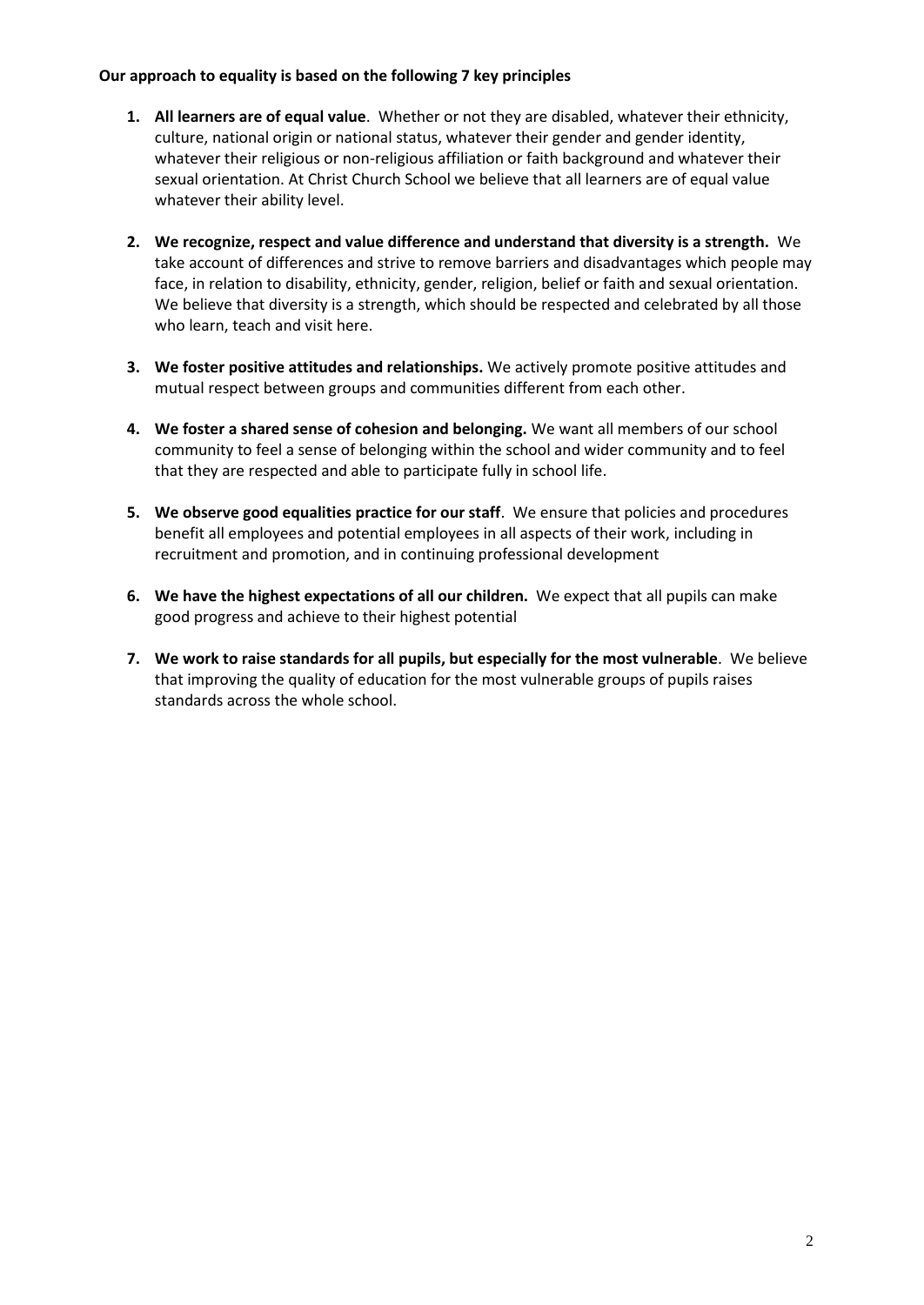## **Purpose of the policy**

The Equality Act 2010 was introduced to ensure protection from discrimination, harassment and victimisation on the grounds of specific characteristics (referred to as protected characteristics). This means that schools cannot discriminate against pupils or treat them less favourably because of their sex (gender), race, disability, religion or belief, gender reassignment, sexual orientation or pregnancy or maternity.

Age and marriage and civil partnership are also "protected characteristics" and, although they are not part of the school provisions related to pupils directly, they are indirectly addressed in other policies and areas of provision and in policies related to adults.

The Act requires all public organisations, including schools to comply with the Public Sector Equality Duty and two specific duties:

#### The **Public Sector Equality Duty** or "general duty"

This requires all public organisations, including schools to

- Eliminate unlawful discrimination, harassment and victimisation
- Advance equality of opportunity between different groups
- Foster good relations between different groups

#### **Two "specific duties"**

This requires all public organisations, including schools to

- 1. Publish information to show compliance with the Equality Duty
- 2. Publish Equality objectives at least every 4 years which are specific and measurable

This policy describes how the school is meeting these statutory duties and is in line with national guidance. It includes information about how the school is complying with the Public Sector Equality Duty and also provides guidance to staff and outside visitors about our approach to promoting equality.

#### **Appendix 1** is a checklist of key equality considerations

**Appendix 2** shows the school's current Equality Objectives in an Equality Action Plan

#### **Development of the policy**

This policy was developed by the staff and Governors of Christ Church School in 2013 and builds on our previous Equality Policy and Plan for 2010-13, taking account of all surveys and consultations we have held with stakeholders. This policy was reviewed in 2015 and 2019 and 2021 with very minor changes, there having been no subsequent changes in requirements for schools.

When developing the policy, we took account of the DfE guidance on the Equality Act 2010 and also the Ofsted inspection framework updated in 2018, which places a strong focus on improving the learning and progress of different groups and on closing gaps in standards.

We note that OFSTED has a statutory duty to report on the outcomes and provision for pupils who are disabled and those who have special educational needs.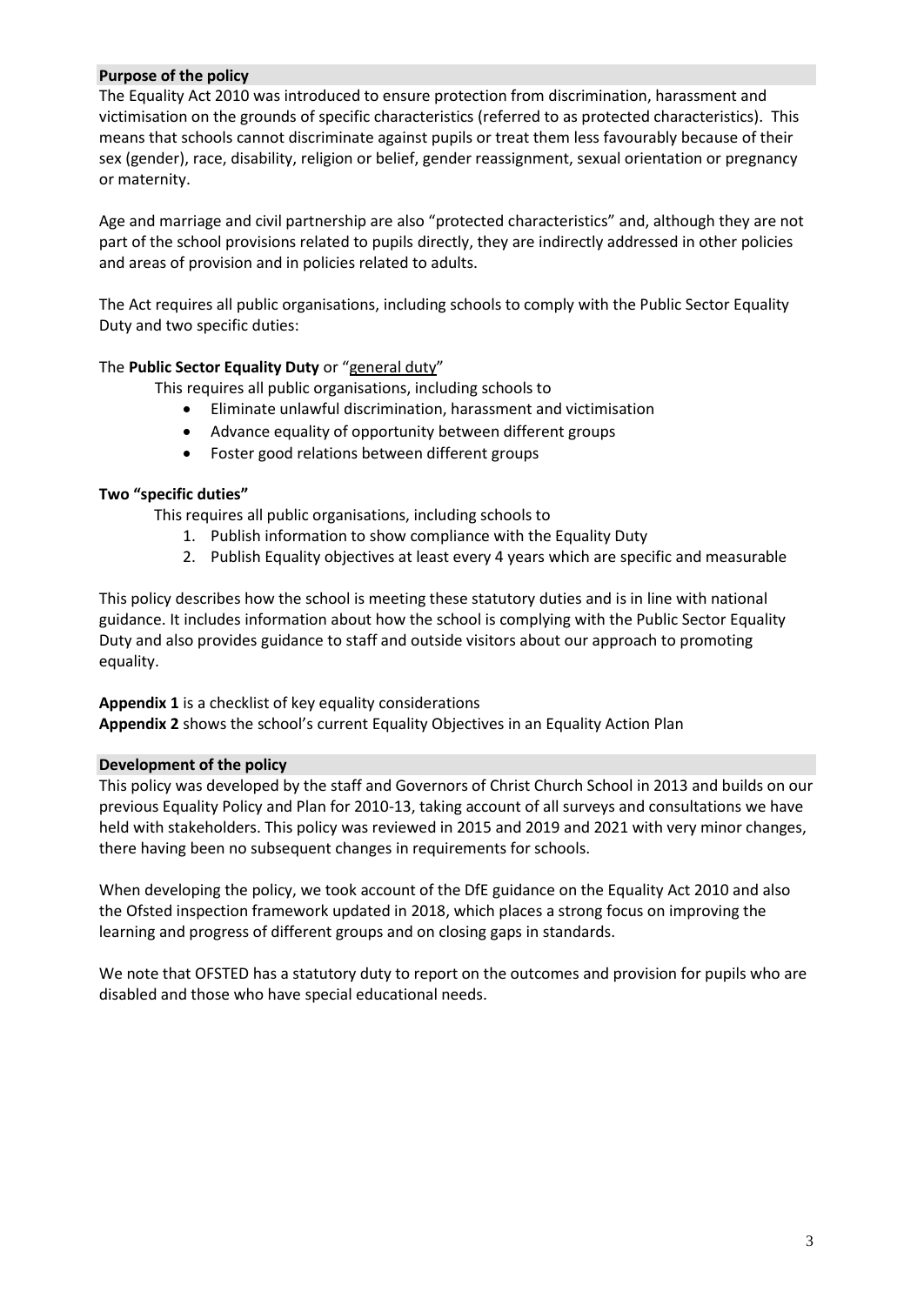## **Links to other policies and documentation**

Although this policy is the key document for information about our approach to equalities in line with the Public Sector Equality Duty, we ensure that information about our responsibilities under the Equality Act are also included, where relevant, in our school improvement plan, self evaluation review, the school prospectus, school web site and newsletters.

This policy should be read alongside our Positive Behaviour and Anti-Bullying Policies, SEND policy and Teaching. Learning and Assessment Policy.

The Equality Act also applies to schools in their role as employers, and the way we comply with this are found in the guidelines for recruitment and dealing with staff published by both the Local Authority and London Diocesan Board for Schools.

## **What we are doing to eliminate discrimination, harassment and victimisation**

- We take account of equality issues in relation to admissions and exclusions, the way we provide education for our pupils and the way we provide access for pupils to facilities and services.
- We are aware of the Reasonable Adjustment duty for disabled pupils designed to enhance access and participation to the level of non-disabled pupils and stop disabled children being placed at a disadvantage compared to their non-disabled peers.
- The Headteacher ensures that all appointment panels give due regard to this policy so that no one is discriminated against when it comes to employment, promotion or training opportunities.
- We ensure that those who are affected by a policy or activity are consulted and involved in the design of new policies, and in the review of existing ones.
- We take seriously the need to consider the equality implications when we develop, adapt and review any policy or procedure and whenever we make significant decisions about the day-to-day life of the school. We make a record of each specific equality consideration and this is available for review if required.
- We actively promote equality and diversity though the curriculum and by creating an environment which champions respect for all.
- Our admissions arrangements are fair and transparent and in line with the national admissions code.

# **Behaviour, Exclusions and Attendance**

The school Positive Behaviour and Anti-Bullying Policy takes full account of the new duties under the Equality Act. We make reasonable, appropriate and flexible adjustment for pupils with a disability. We closely monitor data on exclusions and absence from school for evidence of over-representation of different groups and take action promptly to address concerns.

#### **Addressing prejudice and prejudice based bullying**

The school challenges all forms of prejudice and prejudice-based bullying, which stand in the way of fulfilling our commitment to inclusion and equality:

- prejudices around disability and special educational needs
- prejudices around race, religion or belief, for example anti-Semitism and Islamophobia, Travellers, migrants, refugees and people seeking asylum
- prejudices around gender and sexual orientation, including homophobic and transphobic attitudes

There is guidance in the Positive Behaviour and Anti-Bullying Policy on how prejudice-related incidents should be identified, assessed, recorded and dealt with. We treat all bullying incidents equally seriously. Training is also provided for staff.

We keep a record of different prejudice-related incidents and provide a report to the governors about the numbers, types and seriousness of prejudice-related incidents at our school and how we dealt with them. We review this data termly and take action to reduce incidents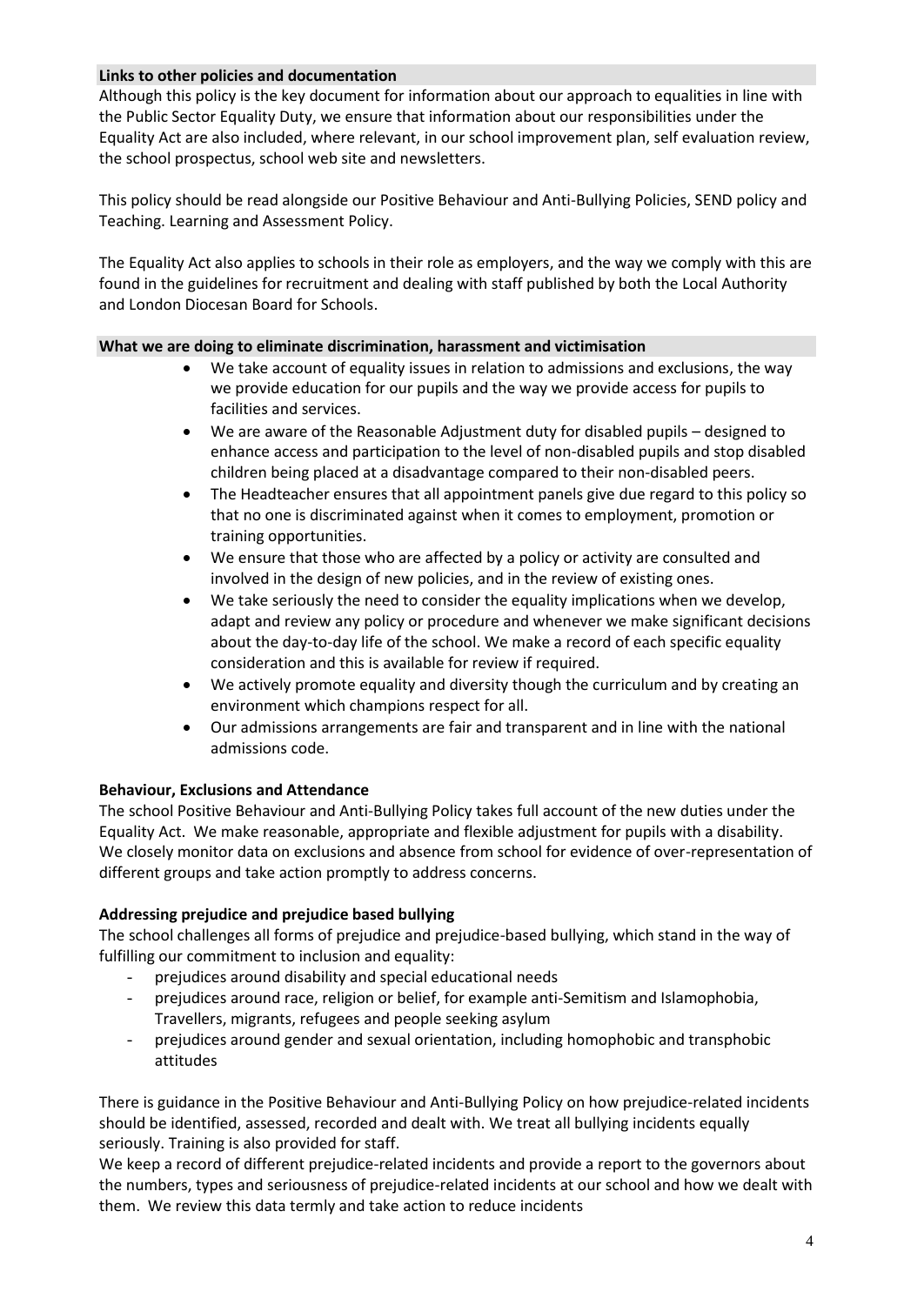## **What we are doing to advance equality of opportunity between different groups**

- We know the needs of our school population very well and collect and analyse data in order to inform our planning and identify targets to achieve improvements.
- We have procedures, working in partnership with parents and carers, to identify children who have a disability through our admissions process.
- We collect data and monitor progress and outcomes of different groups of pupils and use this data to support school improvement. We take action to close any gaps, for example, for those making slow progress in acquiring age-appropriate literacy and number skills.
- We collect and analyse data with governors: on the school population by gender and ethnicity; on the % of pupils identified as having a special educational need and/or disability and by their principal need or disability; by year group – in terms of ethnicity, gender and proficiency in English; on inequalities of outcome and participation, related to ethnicity, gender and disability and proficiency in English We analyse the standards reached by different groups (ethnic group, FSM, girls/boys,
- SEN stage) at the end of each key stage.
- We also collect, analyse and use data in relation to attendance and exclusions of different groups.
- A summary of the school population Equalities Data can be found on our school website. We also provide paper copies in the school office.
- We are aware that the legislation relates mainly to current but also to future pupils we will for example, be sufficiently prepared if a Visually Impaired, Hearing impaired or Gypsy Roma Traveller pupil joins our school.
- We avoid language that runs the risk of placing a ceiling on any pupils' achievement or that seeks to define their potential as learners, such as" less able".
- We use a range of teaching strategies that ensures we meet the needs of all pupils
- We provide support to pupils at risk of underachieving
- We are alert and proactive about the potentially damaging impact of negative language in matters such as race, gender, disability or illness (including mental health) and sexuality.

In addition to avoiding or minimising possible negative impacts of our policies, we take opportunities to maximise positive impacts by reducing and removing inequalities and barriers that may already exist between, for example:

- disabled and non-disabled people
- people of different ethnic, cultural and religious backgrounds
- girls and boys
	- We ensure equality of access for all pupils to a broad and balanced curriculum, removing barriers to participation where necessary.
	- Our Accessibility Plan is an integral part of our Equality Plan and is designed to: increase the extent to which pupils with disability can participate in the curriculum and improve the physical environment.

# **Positive Action**

We will take positive and proportionate action to address the disadvantage faced by particular groups of pupils with particular protected characteristics, such as targeted support. The actions will be designed to meet the school's Equality Objectives.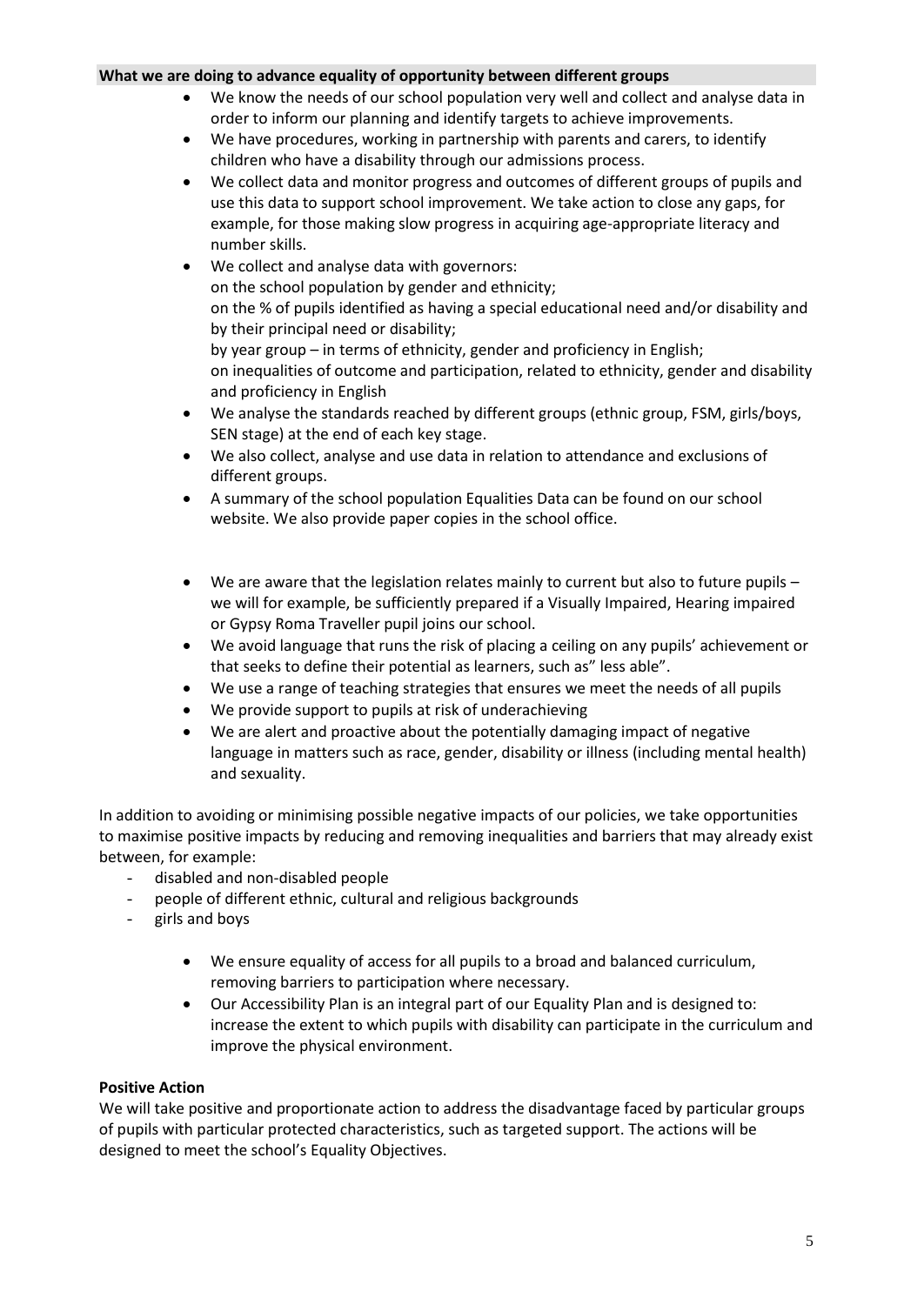## **What we are doing to foster good relations**

- We prepare our pupils for life in a diverse society and ensure that there are activities across the curriculum that promotes the spiritual, moral, social and cultural development of our pupils.
- We teach about difference and diversity and the impact of stereotyping, prejudice and discrimination through PSHE and citizenship and across the curriculum.
- We use materials and resources that reflect the diversity of the school, population and local community in terms of race, gender, sexual identity and disability, avoiding stereotyping.
- We promote a whole school ethos and values that challenge prejudice based discriminatory language, attitudes and behaviour.
- We provide opportunities for pupils to appreciate their own culture and celebrate the diversity of other cultures.
- We include the contribution of different cultures to world history and that promote positive images of people
- We provide opportunities for pupils to listen to a range of opinions and empathise with different experiences
- We promote positive messages about equality and diversity through displays, assemblies, visitors, whole school events e.g. 'Week in the spotlight' and annual individual presentations (e.g. 'My family a century ago', 'One wonderful day')
- We include Equalities matters in our Newsletters to parents and carers

## **Other ways we address equality issues**

- We address Equalities issues in our training for staff
- Our monitoring records include evaluations of aspects of Equalities where applicable
- We keep minutes of meetings where equality issues are discussed
- The implications for equalities of new policies and practices are considered before they are introduced

In order to ensure that the work we are doing on equalities meets the needs of the whole school community we:

- review relevant feedback from parents' surveys and other parent consultation
- secure and analyse responses from staff surveys, staff meetings and training events
- review feedback and responses from the children and groups of children, from the school council, PSHE lessons, children's surveys;
- analyse issues raised in Annual Reviews or reviews of progress on Personal Plans, mentoring and support;
- ensure that we secure responses and feedback at Governing Body meetings and from the governing body's committees.

# **Publishing Equality Objectives (see Equality Action Plan/ School Improvement Plan)**

The objectives which we identify represent our school's priorities and are the outcome of a careful review of and analysis of data and other evidence. They also take into account national and local priorities and issues.

We evaluate our success in meeting the Public Service Equality Duties by the extent to which we **achieve improved outcomes** for the different groups. We produce Equality data Analysis which inform our discussions about the Equality Objectives.

Our current Equality Objectives are

 To increase the staff team's understanding of equality related to sexual orientation and in this way reduce/eliminate prejudice-based language and/or promote respect for difference. This will be achieved through training all staff, at least every two years, on how to deal with and challenge homophobic language, ensuring that at least 90% of staff feel confident in dealing with this issue. In addition, we aim to reduce prejudice based on mental health issues by promoting understanding of mental health and wellbeing.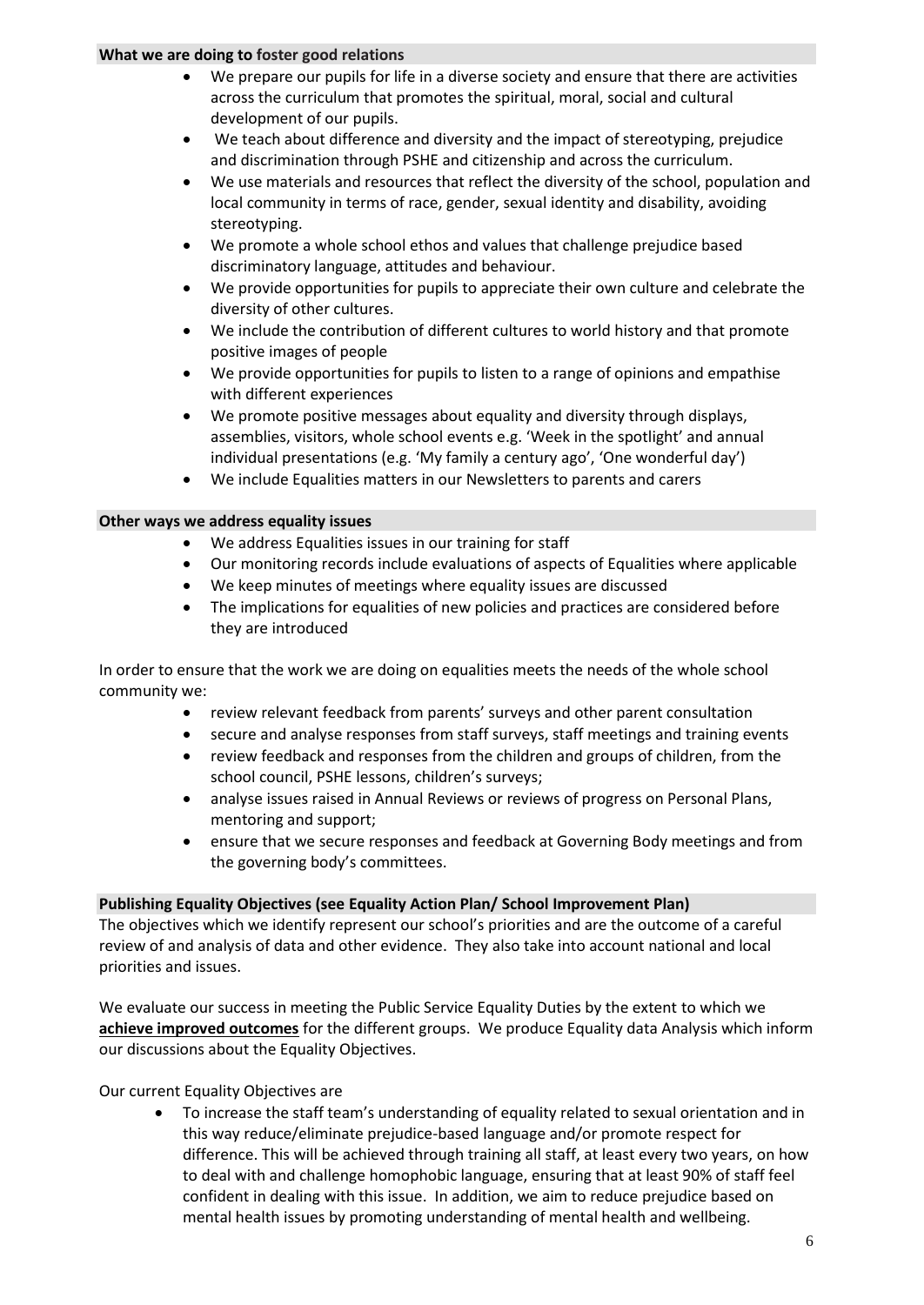- To provide additional support as needed so that there is equality of progress of children of different ethnic groups (and who speak different languages) at KS2
- For all children to learn about all the major world faiths through a well-planned and taught RE curriculum; for all children to have visited the place of worship of at least four major world faiths by the time they leave the school at the end of Year 6

We produce an Equality Action Plan that shows how we will achieve our objectives.

## *Monitoring and reviewing objectives*

We review and update our equality objectives every two years and report to the governing body on progress towards achieving them. We involve and consult staff, pupils, governors and parents and carers.

We publish an evaluation of the success in meeting these objectives for parents and carers, on the school website.

#### **Roles and Responsibilities**

We expect all members of the school community and visitors to support our commitment to promoting equalities and meeting the requirements of the Equality Act. We will provide training, guidance and information to enable them to do this.

## *Governing body*

The governing body is responsible for ensuring that the school complies with legislation, and that this policy and its related procedures and action plans are implemented.

Every governing body committee keeps aspects of the school's commitment to the Equality Duty under review, for example, in terms of standards, curriculum, admissions, exclusions, personnel issues and the school environment. Governors review the Equality Policy and evaluate the success of the school's Equalities Work taking account of quantitative evidence (e.g. data) and qualitative evidence (e.g. surveys) every three years.

# *Headteacher and Leadership team*

The Headteacher is responsible for implementing the policy; for ensuring that all staff are aware of their responsibilities and are given appropriate training and support; and for taking appropriate action in any cases of unlawful discrimination.

# *Teaching and Support Staff*

All teaching and support staff will:

- o promote an inclusive and collaborative ethos in their classroom
- o challenge prejudice and discrimination
- o deal fairly and professionally with any prejudice-related incidents that may occur
- o plan and deliver curricula and lessons that reflect the school's principles, for example, in providing materials that give positive images in terms of race, gender and disability
- o maintain the highest expectations of success for all pupils
- support different groups of pupils in their class through differentiated planning and teaching, especially those who may (sometimes temporarily) find aspects of academic learning difficult
- o keep up-to-date with equalities legislation relevant to their work.

We will provide training and guidance on Equalities for all staff new to the school as part of the induction procedure. We will go through the principal expectations and duties of the Equality Act at a whole staff meeting at the start of the school year.

# *Visitors*

All visitors to the school, including parents and carers are expected to support our commitment to equalities and comply with the duties set out in this policy. We will provide guidance and information in school newsletters to enable them to do this.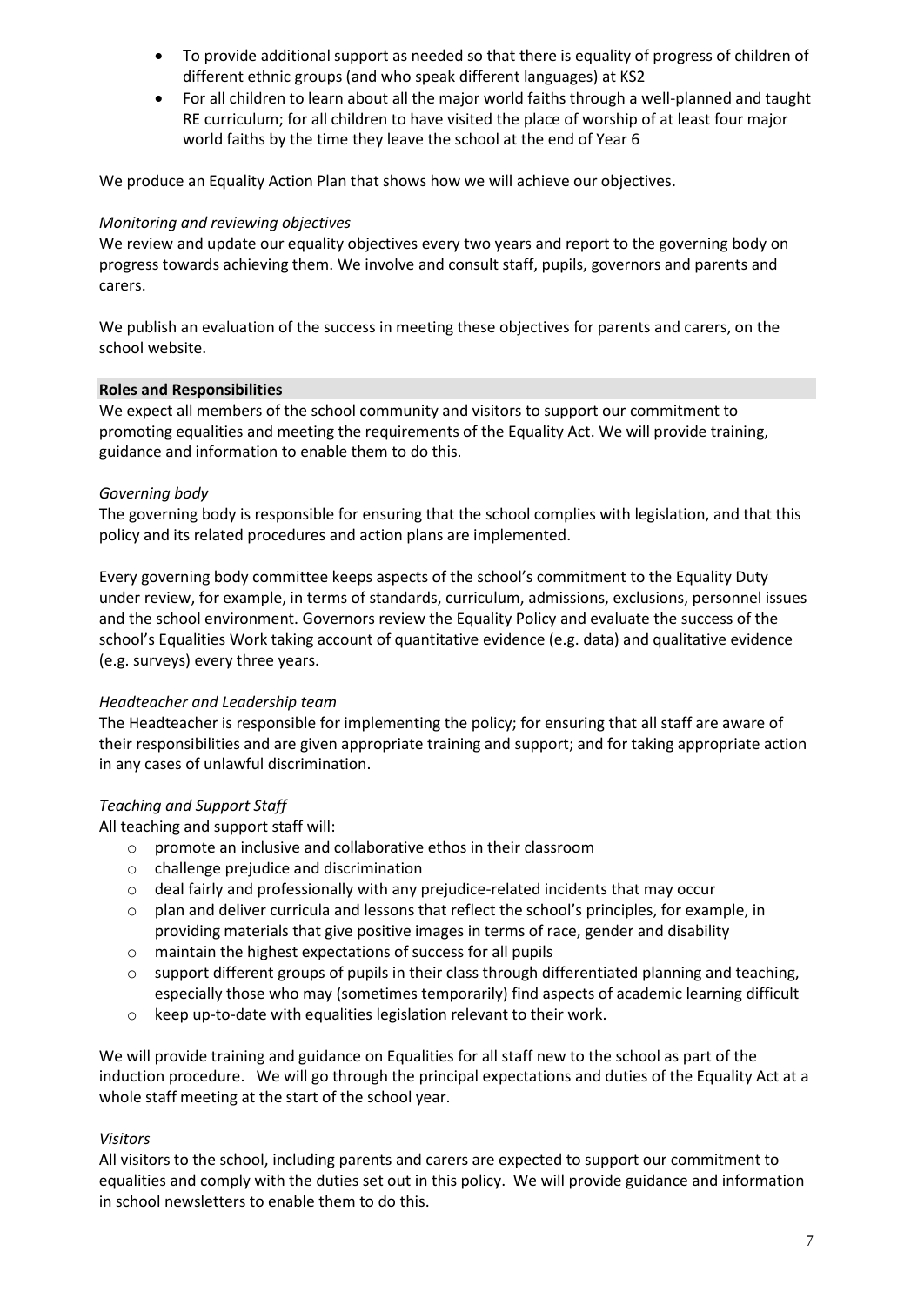## **Equal Opportunities for staff**

This section deals with aspects of equal opportunities relating to staff. We are committed to the implementation of equal opportunities principles and the monitoring and active promotion of equality in all aspects of staffing and employment.

- All staff appointments and promotions are made on the basis of merit and ability and in compliance with the law.
- We are also concerned to ensure wherever possible that the staffing of the school reflects the diversity of our community.
- As an employer we strive to ensure that we eliminate discrimination and harassment in our employment practice and actively promote equality across all groups within our workforce.
- We respect the religious beliefs and practice of all staff, pupils and parents, and comply with reasonable requests relating to religious observance and practice. As a Church of England School we expect all staff members to support the Christian ethos and vision of our school and to attend Christian worship – this is made clear on recruitment materials.
- We ensure that all staff, including support and administrative staff, receive appropriate training and opportunities for professional development, both as individuals and as groups or teams.

#### **Monitoring and Reviewing the policy**

We review the school summary information about equalities annually. We review this policy every three years and make adjustments as appropriate. Our review involves staff and governors and takes into account relevant feedback from pupils and parents and carers.

## **Disseminating the policy**

This Equality Policy along with the Equality Objectives and data is available

- on the school website
- as paper copies in the school office
- on the staff shared computer network
- as a summary in the school brochure

We ensure that the whole school community knows about the policy, objectives and data through the school newsletter, assemblies, staff meetings and other communications.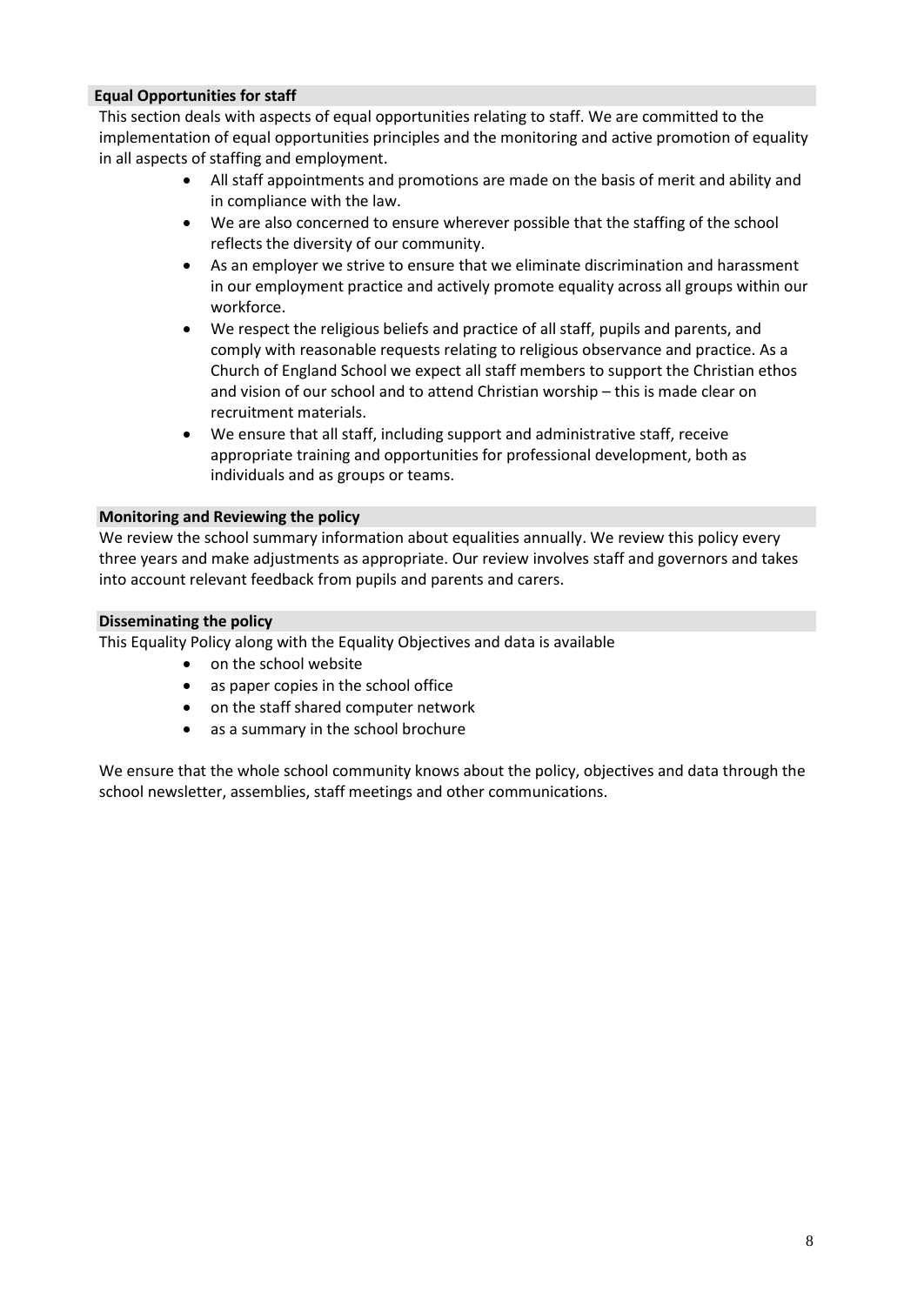## **APPENDIX ONE**

**School staff and Governors should be periodically ensuring that each of these actions is taking place:**

- The school collects information on race, disability and gender with regards to both pupils and staff, e.g. pupil achievement, attendance, exclusions and staff training
- This information is used to inform the policies, plans and strategies, lessons, additional support, training and activities the school provides
- The Equality Policy and Plan and Objectives have been shaped by the views, input and involvement of staff, parents, governors, pupils and other stakeholders
- The school publishes summary equalities information about the school population
- The school analyses Pupil achievement in terms of progress and standards for different groups and takes action when there trends or patterns indicate a need
- The school sets Equality Objectives to improve outcomes for vulnerable pupils and monitors progress on reaching these objectives
- The head teacher has responsibility for coordinating the implementation of the policy and monitoring outcomes
- The school ensures that all staff understand and implement the key requirements of the Equality Policy
- The school ensures that regular visitors to the school understand and follow the key requirements of the Equality Policy
- The curriculum includes opportunities for all pupils to understand and celebrate diversity and difference
- All groups of pupils are encouraged to participate in school life and make a positive contribution, e.g. through class assemblies and the school council
- The school monitors bullying and harassment of pupils in terms of difference and diversity (i.e. different groups) and takes action if there is a cause for concern
- Visual displays and multi-media resources reflect the diversity of the school community
- Minority ethnic, disabled and both male and female role models and those of vulnerable groups are promoted positively in lessons, displays, discussions and class assemblies
- The school takes part in events and activities to raise awareness of issues around race, disability and gender
- The Equality Plan includes our Accessibility Plan which sets out how we are making our school increasingly accessible to all pupils, staff and visitors
- The accessibility needs of parents, pupils and staff are considered in the publishing and sending out of information
- The Governing Body is increasingly representative of the community it serves Procedures for the election of parent governors are open to candidates and voters who are disabled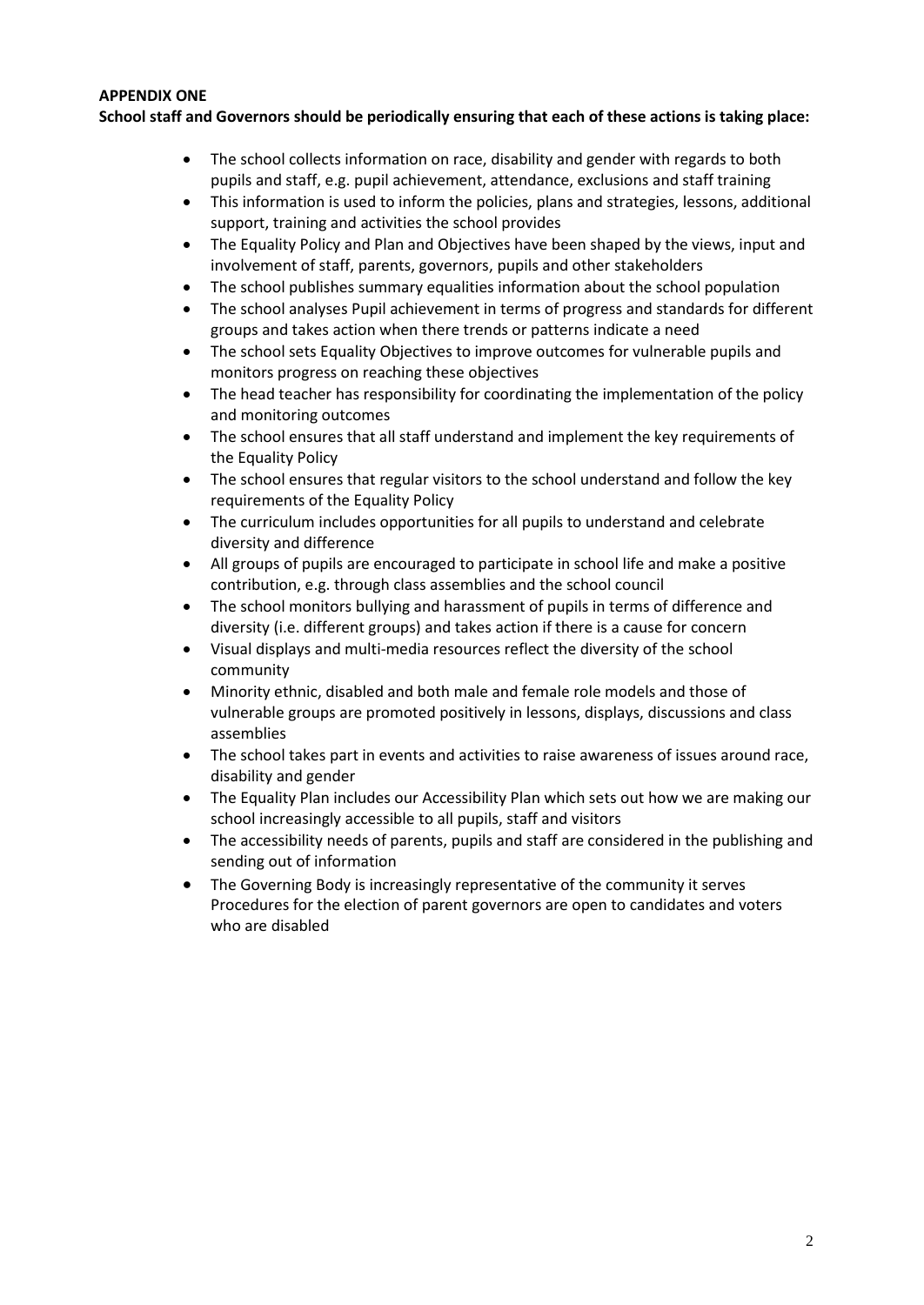# **APPENDIX TWO EQUALITY ACTION PLAN (including accessibility plan) 2012-2015, reviewed 2015-2018, 2018-2021 and 2021-2024**

Progress towards these objectives is reviewed annually and summarised every three academic years. This Equality Action Plan forms part of our annual school improvement plan and includes objectives relevant to both children and staff within our school community.

| <b>Public Sector</b> | <b>Equality Objectives</b>   | <b>Actions</b>                     | How will the impact of       | Who is      | <b>Time</b>         | <b>Progress commentary</b>                |
|----------------------|------------------------------|------------------------------------|------------------------------|-------------|---------------------|-------------------------------------------|
| <b>Equality Duty</b> |                              |                                    | the action be monitored?     | responsible | <b>Frames</b>       |                                           |
| Eliminate            | To increase the staff        | School representative<br>$\bullet$ | Termly Behaviour report      | Head        | Initial training in | Summer 15 progress at end of first        |
| discrimination,      | team's understanding of      | attendance at LA training          | to Governors records all     | teacher     | Summer and          | stage of plan:                            |
| harassment and       | equality related to          | on homophobic bullying             | discriminatory incidents     |             | Autumn 13           | All staff have received training on       |
| victimisation        | sexual orientation and in    | Adapt LA materials on              |                              |             |                     | challenging homophobic language.          |
|                      | this way                     | homophobic language for            | Staff confidence in          |             | Repeat training     | Include reminders in the staff            |
|                      | reduce/eliminate             | school training                    | challenging and dealing      |             | Aut 15 and every    | handbook annually and re-training         |
|                      | prejudice-based              | School training in<br>$\bullet$    | with homophobic and          |             | two years           | when necessary.                           |
|                      | language and/or              | Summer 13 (teaching                | transphobic language to      |             |                     |                                           |
|                      | promote respect for          | staff) and in Autumn 13            | be measured before and       |             | First aid Mental    | Spring 2019 progress at the end of        |
|                      | difference. This will be     | (all staff) with follow up         | after any training. Staff to |             | Health training     | the second stage of the plan              |
|                      | achieved through             | consultation about                 | be asked whether further     |             | for all staff Jan   | Continue to repeat staff training on      |
|                      | training all staff, at least | whether staff confidence           | support/training is          |             | 2018/ follow up     | how to challenge homophobic               |
|                      | every two years, on how      | issues in dealing with             | needed.                      |             | training March      | language including annually in Sept       |
|                      | to deal with and             | homophobic language                |                              |             | 2019                | <b>INSET and information in staff</b>     |
|                      | challenge homophobic         | have been addressed                | Govs Behaviour and Safety    |             |                     | handbook.                                 |
|                      | language, ensuring that      | Include information and            | Committee to monitor         |             | Staff handbook      | Spring 19 all staff trained in MHFA       |
|                      | at least 90% of staff feel   | reminders in annual staff          | through analysis and         |             | updated and         | to raise awareness                        |
|                      | confident in dealing with    | handbook (and for all              | challenge of behaviour       |             | distributed every   | Offer this training to future new         |
|                      | this issue                   | new staff)                         | reports                      |             | year - Sept.        | staff                                     |
|                      |                              | Repeat training                    |                              |             |                     |                                           |
|                      | 2019:In addition to the      | periodically                       | Reports to governors on      |             |                     | Autumn 2021 progress at the end of        |
|                      | above, we have now           | <b>Mental Health initiatives</b>   | school's mental health       |             |                     | third stage of the plan                   |
|                      | added aim to reduce          | including the Happiness            | initiatives                  |             |                     | <b>Number of discriminatory incidents</b> |
|                      | prejudice based on           | Project (with one week             |                              |             |                     | in school remains very low and all        |
|                      | mental health issues by      | devoted to celebrating             |                              |             |                     | are isolated (and verbal) incidents.      |
|                      | promoting                    | difference), School                |                              |             |                     | Continue to report on discriminatory      |
|                      | understanding of mental      | Wellbeing policy, Staff            |                              |             |                     | incidents (including homophobic           |
|                      | health and wellbeing.        | mental health focus                |                              |             |                     | and transphobic incidents) to             |
|                      |                              | Inclusion of staff                 |                              |             |                     | Governing Body and to analyse any         |
|                      | 2021: We have extended       |                                    |                              |             |                     | trends.                                   |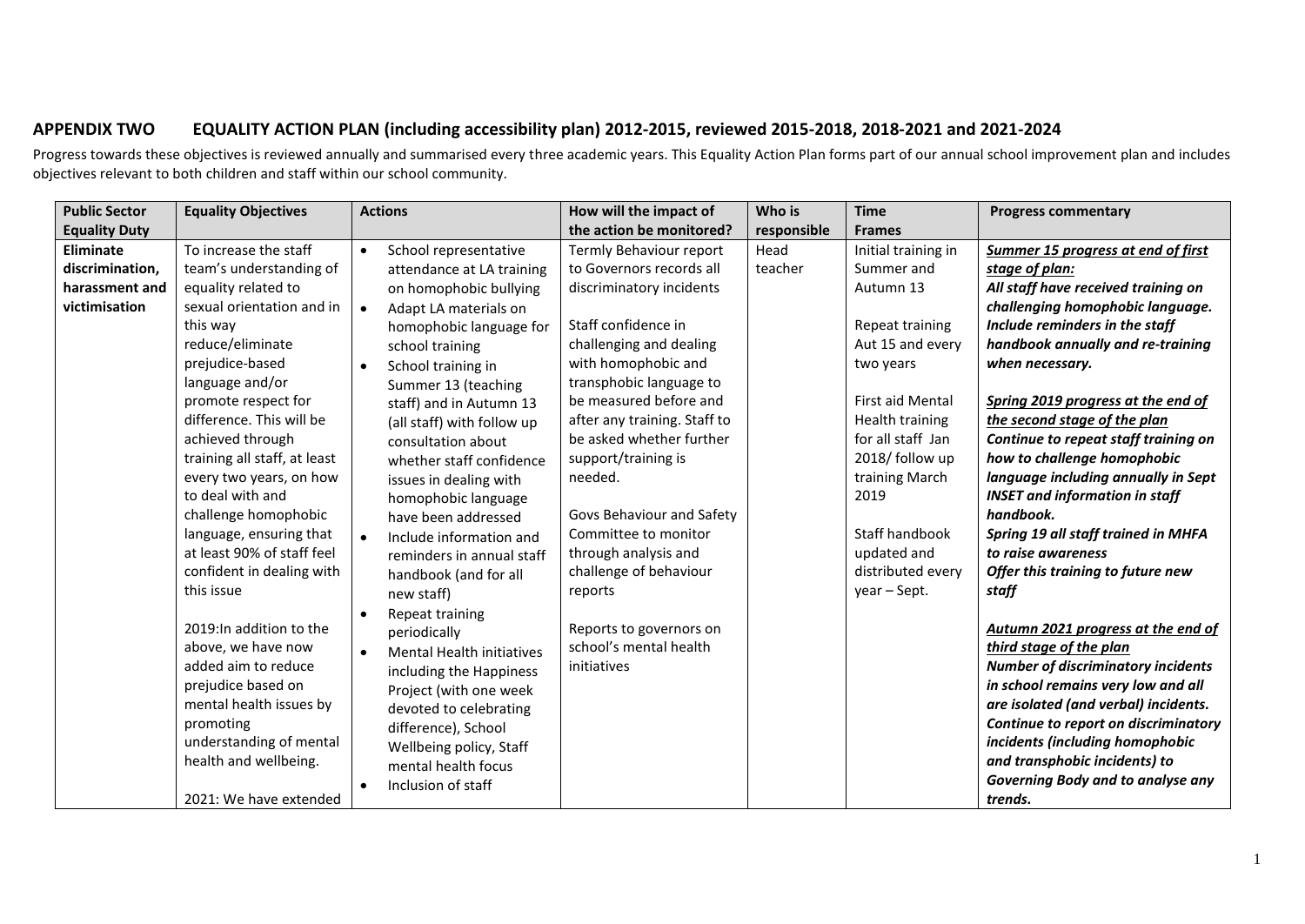| <b>Public Sector</b> | <b>Equality Objectives</b>                                                                                          | <b>Actions</b>                                                                                                                                                               | How will the impact of   | Who is      | <b>Time</b>   | <b>Progress commentary</b>                                                                                                                                                                                                                                                                                                                                                                                                                                                                                                                                                                              |
|----------------------|---------------------------------------------------------------------------------------------------------------------|------------------------------------------------------------------------------------------------------------------------------------------------------------------------------|--------------------------|-------------|---------------|---------------------------------------------------------------------------------------------------------------------------------------------------------------------------------------------------------------------------------------------------------------------------------------------------------------------------------------------------------------------------------------------------------------------------------------------------------------------------------------------------------------------------------------------------------------------------------------------------------|
| <b>Equality Duty</b> |                                                                                                                     |                                                                                                                                                                              | the action be monitored? | responsible | <b>Frames</b> |                                                                                                                                                                                                                                                                                                                                                                                                                                                                                                                                                                                                         |
|                      | this target to include<br>specific target related to<br>staff confidence in<br>challenging transphobic<br>language. | discussion and training,<br>where needed, to ensure<br>confidence in challenging<br>transphobic language:<br>e.g. discussion of specific<br>scenarios and language to<br>use |                          |             |               | Continue to repeat staff training on<br>how to challenge homophobic<br>language including annually in Sept<br><b>INSET and information in staff</b><br>handbook.<br><b>Continue for Mental Health</b><br>awareness to have a high profile<br>within the school, openly discussed<br>with children, staff and families.<br>Work has begun and will continue<br>with external agencies (e.g. CSSA,<br>swimming baths, PGL) to support<br>the development of inclusive policies<br>for pupils who identify as a different<br>gender.<br>Gender neutral toilets already<br>available throughout the school. |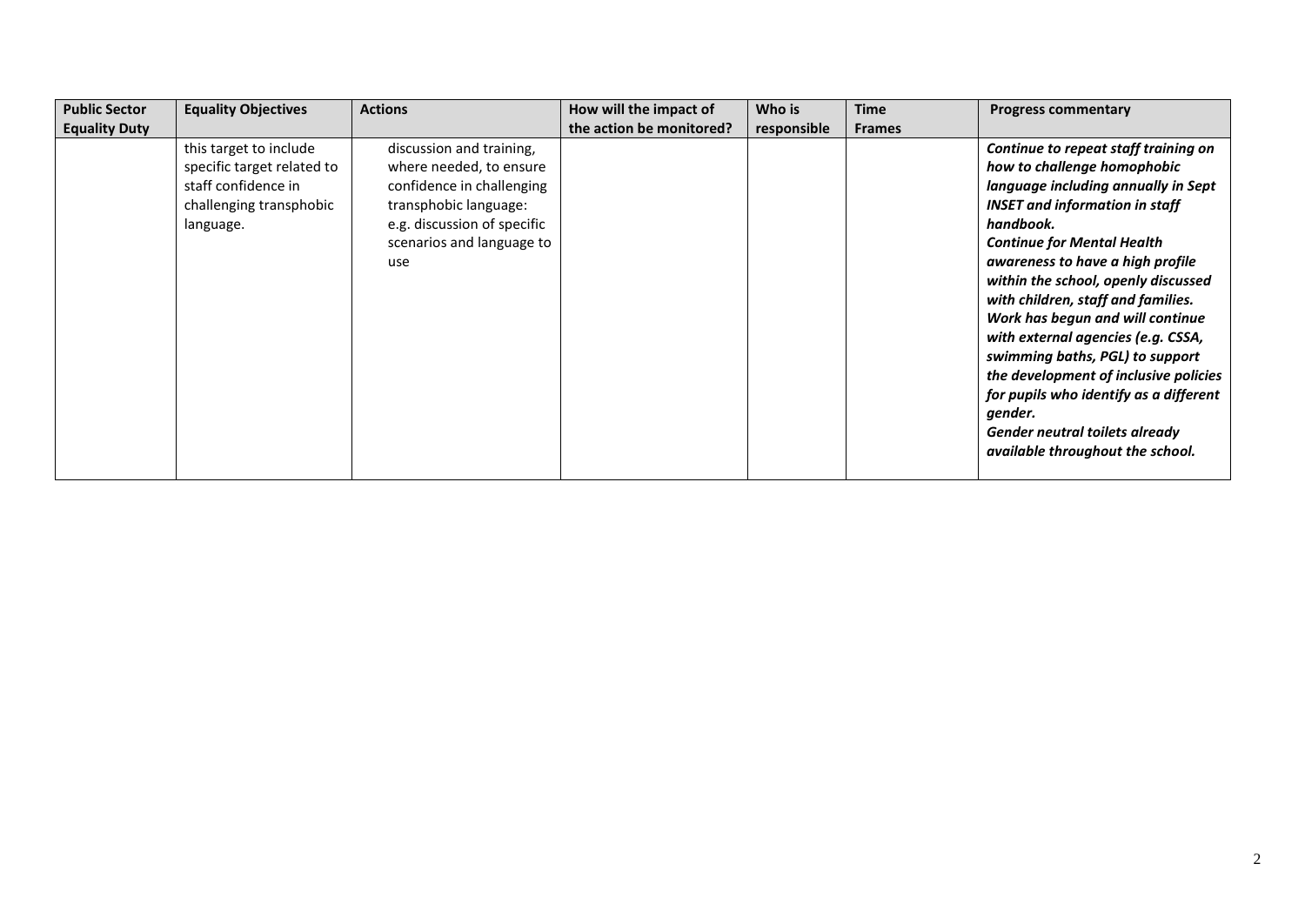| <b>Public Sector</b> | <b>Equality Objectives</b> | <b>Actions</b>                        | How will the impact of     | Who is      | <b>Time</b>       | <b>Progress commentary</b>                                             |
|----------------------|----------------------------|---------------------------------------|----------------------------|-------------|-------------------|------------------------------------------------------------------------|
| <b>Equality Duty</b> |                            |                                       | the action be monitored?   | responsible | <b>Frames</b>     |                                                                        |
| Advance              | To provide additional      | Develop processes for<br>$\bullet$    | <b>Governors Teaching</b>  | Head        | Tracking in place | Summer 15 progress at end of first                                     |
| equality of          | support as needed so       | identification and                    | Learning and Standards     | teacher,    | by Sept 13        | stage of plan:                                                         |
| opportunity          | that there is equality of  | tracking of proficiency in            | Committee to monitor this  | Inclusion   |                   | Provision in place for EAL learners at                                 |
| between              | progress of children of    | English for children across           | target through analysis of | leader and  | Additional        | different levels (developed with                                       |
| different            | different ethnic groups    | the school, from all                  | attainment and progress    | class       | targeted support  | school staff, external consultant                                      |
| groups               | (and who speak different   | ethnic groups.                        | data for all groups        | teachers    | in place where    | support and governors) $-$ to be                                       |
|                      | languages) at KS2          | Provide targeted support<br>$\bullet$ | including specific         |             | necessary from    | implemented and shared with                                            |
|                      |                            | for children with lower               | comparison of EAL / non    |             | Sept 13           | parents from September 2014.                                           |
|                      |                            | levels of English fluency             | EAL group attainment and   |             |                   |                                                                        |
|                      |                            | to ensure equality of                 | progress.                  |             | Additional        | <b>Ongoing training for staff in</b>                                   |
|                      |                            | progress by the end of                |                            |             | support provided  | supporting EAL learners.                                               |
|                      |                            | KS <sub>2</sub>                       |                            |             | for individual    |                                                                        |
|                      |                            | Track in detail the<br>$\bullet$      |                            |             | children at lower | Spring 2019 progress at the end of                                     |
|                      |                            | progress of EAL/non EAL               |                            |             | level of English  | the second stage of the plan                                           |
|                      |                            | group in different                    |                            |             | proficiency.      | <b>Ongoing monitoring of attainment</b>                                |
|                      |                            | cohorts, report to govs               |                            |             |                   | of EAL / non EAL groups show small                                     |
|                      |                            | and to staff                          |                            |             |                   | (if any) gaps                                                          |
|                      |                            |                                       |                            |             |                   | Continue training for staff as                                         |
|                      |                            |                                       |                            |             |                   | needed.                                                                |
|                      |                            |                                       |                            |             |                   |                                                                        |
|                      |                            |                                       |                            |             |                   | Autumn 2021 progress at the end of                                     |
|                      |                            |                                       |                            |             |                   | the third stage of the plan                                            |
|                      |                            |                                       |                            |             |                   | School attainment data shows that<br>the EAL learner group achieves as |
|                      |                            |                                       |                            |             |                   | well as non EAL learner group in                                       |
|                      |                            |                                       |                            |             |                   | <b>Reading, Writing and Maths</b>                                      |
|                      |                            |                                       |                            |             |                   | (between +/-10% for R, W, M for                                        |
|                      |                            |                                       |                            |             |                   | each of the last three years).                                         |
|                      |                            |                                       |                            |             |                   | Continue to track and report this                                      |
|                      |                            |                                       |                            |             |                   | data to governors and analyse for                                      |
|                      |                            |                                       |                            |             |                   | any trends given the changing                                          |
|                      |                            |                                       |                            |             |                   | nature of this group (mobility in the                                  |
|                      |                            |                                       |                            |             |                   | local area). Continue to provide                                       |
|                      |                            |                                       |                            |             |                   | training for staff.                                                    |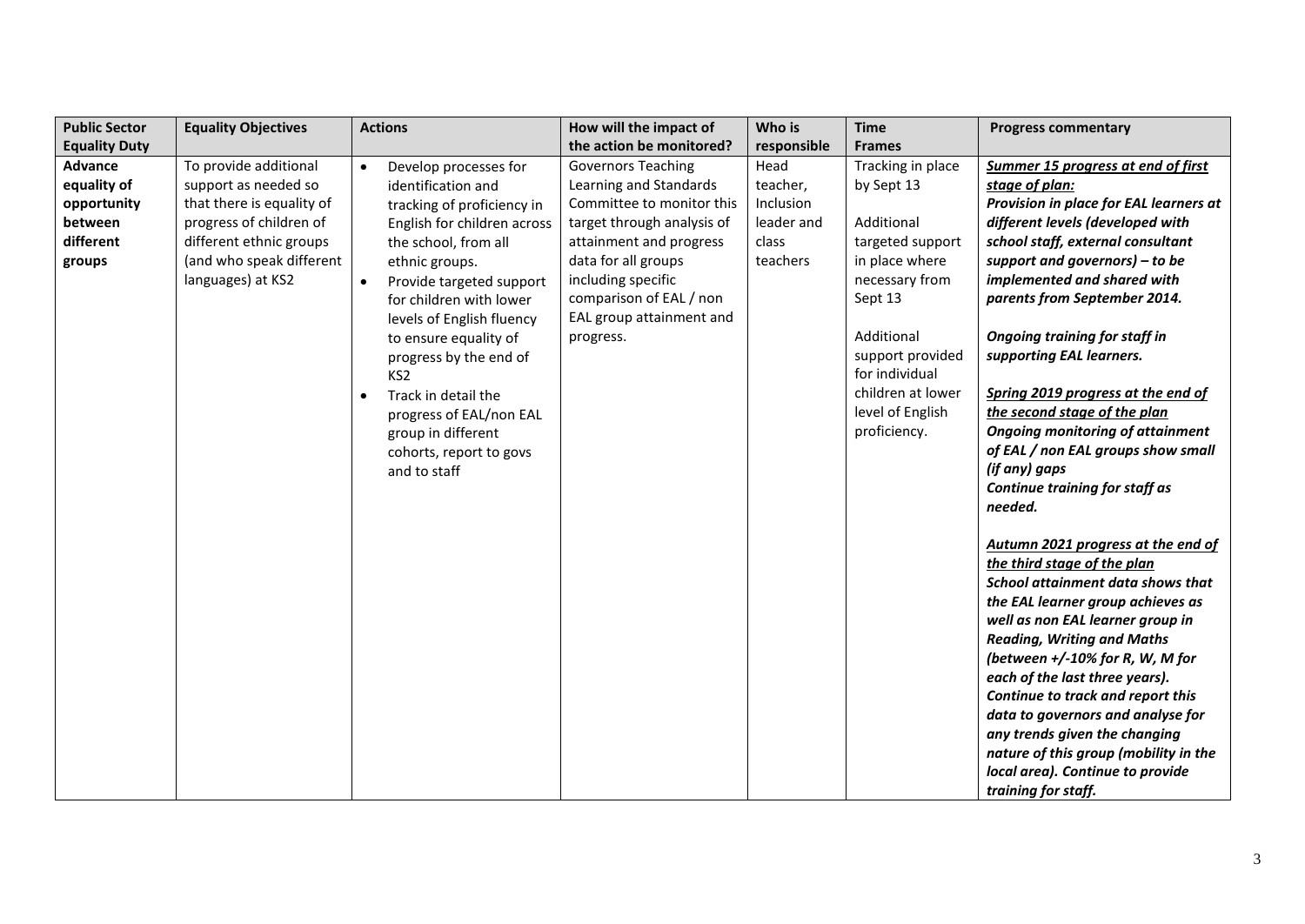| <b>Public Sector</b> | <b>Equality Objectives</b> | <b>Actions</b>                           | How will the impact of       | Who is      | <b>Time</b>        | <b>Progress commentary</b>               |
|----------------------|----------------------------|------------------------------------------|------------------------------|-------------|--------------------|------------------------------------------|
| <b>Equality Duty</b> |                            |                                          | the action be monitored?     | responsible | <b>Frames</b>      |                                          |
| Foster good          | For all children to learn  | RE curriculum reviewed<br>$\bullet$      | Governing Body to            | RE subject  | From 15/16         | <b>Target included from second stage</b> |
| relations            | about all the major        | and implemented from                     | monitor this target          | leader      | academic year      | of plan only                             |
| between              | world faiths through a     | Sept 18                                  | through HT's termly          |             | (trips in place    | Spring 2019 progress at the end of       |
| different groups     | well-planned and           | World faith topic for Y1-6<br>$\bullet$  | reports to govs including    |             | before this for    | the second stage of the plan             |
|                      | taught RE curriculum;      | in Spring term each year.                | lists of trips that have     |             | some year groups   |                                          |
|                      | for all children to have   | Visits to places of worship<br>$\bullet$ | taken place.                 |             | and topics)        | New RE syllabus adopted which            |
|                      | visited the place of       | an integral part of this                 |                              |             | Trips continue     | includes range of world faith studies    |
|                      | worship of at least four   | learning.                                | Children's learning in RE to |             | post changes to    | and continuing visits to places of       |
|                      | major world faiths by      | Links made to the local                  | be monitored, plus           |             | RE curriculum      | worship                                  |
|                      | the time they leave the    | places of worship for                    | numbers of discriminatory    |             | 2018/19            | e.g. Spring 2019 visits                  |
|                      | school at the end of       | ongoing learning                         | incidents monitored to       |             |                    | Rec - Christ Church                      |
|                      | Year 6                     | partnership wherever                     | show impact of this work     |             | Trips continue     | Year 1 - Belsize Park synagogue          |
|                      |                            | possible.                                | on fostering good            |             | each year, as part | Year 2 - Buddhist Centre, Bethnal        |
|                      | 2021: update this          | Virtual visits arranged<br>$\bullet$     | relations.                   |             | of planned         | <b>Green</b>                             |
|                      | target to include : all    | when restrictions were in                |                              |             | curriculum, plus   | Year 3 - Regent's Park Mosque/           |
|                      | children to have visited   | place                                    |                              |             | visits from        | <b>Holy Trinity Church NW3</b>           |
|                      | the place of worship of    |                                          |                              |             | members of the     | Year 4 - Hindu Mandir, Neasden           |
|                      | at least five major        |                                          |                              |             | faith community    | Year 5 – Shepherd's Bush Gurdwara        |
|                      | world faiths (currently:   |                                          |                              |             | (often school      | Year 6 – Camden Jewish Museum            |
|                      | Christian church (all      |                                          |                              |             | families).         |                                          |
|                      | years), Buddhist centre    |                                          |                              |             |                    | Autumn 2021 progress at the end of       |
|                      | (Y2), Mosque (Y3),         |                                          |                              |             |                    | the third stage of the plan              |
|                      | Hindu Mandir (Y4),         |                                          |                              |             |                    | Trips have continued each year,          |
|                      | Sikh Gurdwara (Y5),        |                                          |                              |             |                    | including virtual visits wherever        |
|                      | Synagogue (Y1 and Y6))     |                                          |                              |             |                    | possible during coronavirus              |
|                      |                            |                                          |                              |             |                    | pandemic restrictions.                   |
|                      |                            |                                          |                              |             |                    | Five major world faiths now covered      |
|                      |                            |                                          |                              |             |                    | consistently by the trips.               |
|                      |                            |                                          |                              |             |                    | No religion-related discriminatory       |
|                      |                            |                                          |                              |             |                    | incidents recorded.                      |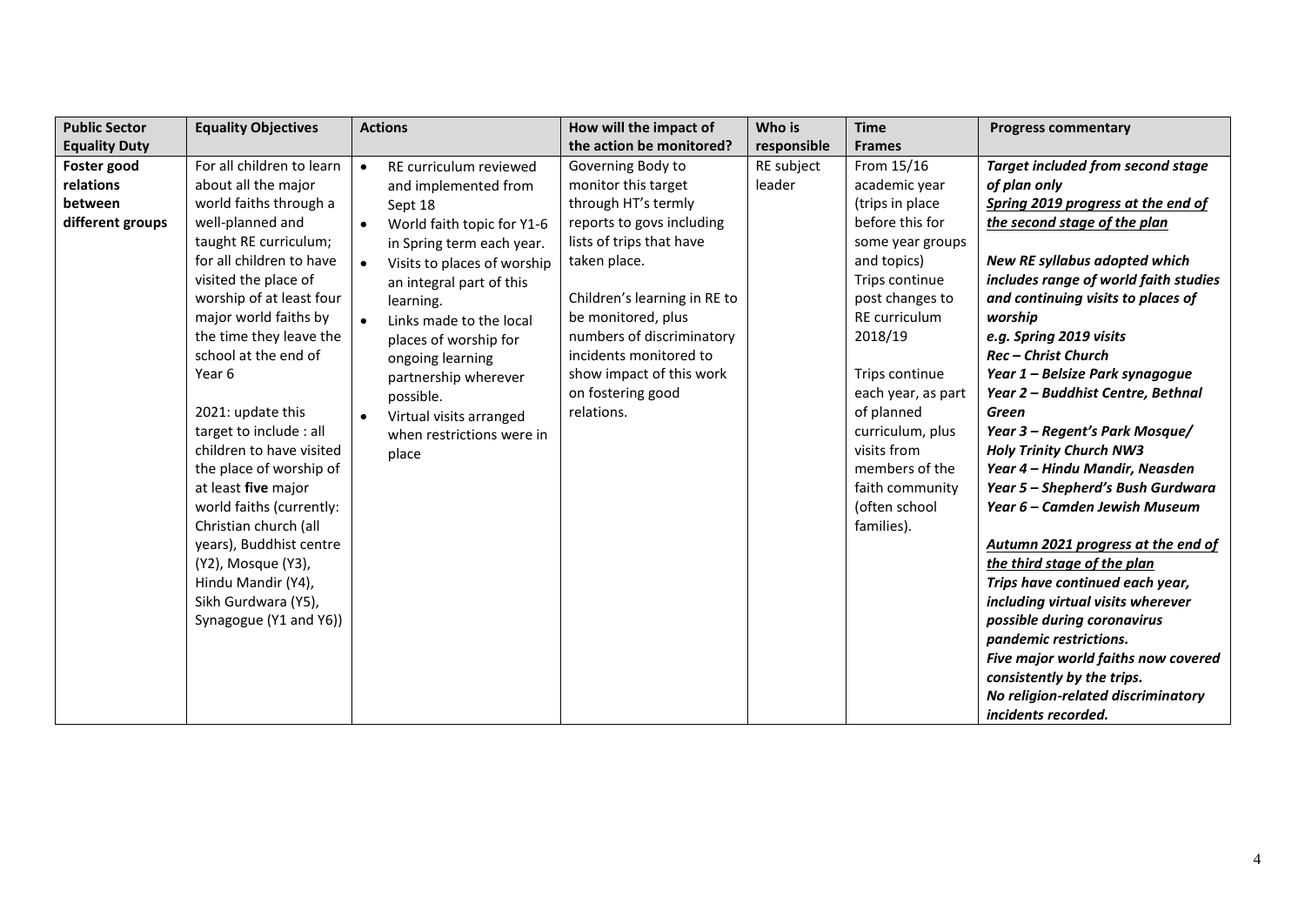| <b>Public Sector</b>      | <b>Equality Objectives</b>                                                                                                                            | <b>Actions</b>                                                                                                                                                                                                                                      | How will the impact of                                                                                                                             | Who is                                  | <b>Time</b>                      | <b>Progress commentary</b>                                                                                                                                                                                                                                                                                                                                                                                                                                                                                                                                                                                                                                                                                                                                                                                                                                |
|---------------------------|-------------------------------------------------------------------------------------------------------------------------------------------------------|-----------------------------------------------------------------------------------------------------------------------------------------------------------------------------------------------------------------------------------------------------|----------------------------------------------------------------------------------------------------------------------------------------------------|-----------------------------------------|----------------------------------|-----------------------------------------------------------------------------------------------------------------------------------------------------------------------------------------------------------------------------------------------------------------------------------------------------------------------------------------------------------------------------------------------------------------------------------------------------------------------------------------------------------------------------------------------------------------------------------------------------------------------------------------------------------------------------------------------------------------------------------------------------------------------------------------------------------------------------------------------------------|
| <b>Equality Duty</b>      |                                                                                                                                                       |                                                                                                                                                                                                                                                     | the action be                                                                                                                                      | responsible                             | <b>Frames</b>                    |                                                                                                                                                                                                                                                                                                                                                                                                                                                                                                                                                                                                                                                                                                                                                                                                                                                           |
|                           |                                                                                                                                                       |                                                                                                                                                                                                                                                     | monitored?                                                                                                                                         |                                         |                                  |                                                                                                                                                                                                                                                                                                                                                                                                                                                                                                                                                                                                                                                                                                                                                                                                                                                           |
| <b>Accessibility Plan</b> | To make reasonable<br>adjustments for<br>disabled pupils so<br>that pupils with<br>individual needs can<br>take part in all<br>aspects of school life | Continue to source and<br>$\bullet$<br>purchase additional<br>resources for disabled<br>pupils where appropriate<br>Continue to provide<br>$\bullet$<br>additional adult support<br>for activities, clubs or<br>trips to support disabled<br>pupils | <b>Governors Teaching</b><br>Learning and Standards<br>committee to monitor<br>impact through reports<br>from Inclusion leader<br>and Head teacher | Head teacher<br>and Inclusion<br>leader | Ongoing                          | Summer 15 progress at end of first<br>stage of plan<br>E.g. considerable adjustments made<br>to support a pupil in wheel chair for 6<br>weeks in Autumn 2013, including full<br>access to trips and curriculum.<br>Spring 2019 progress at the end of the<br>second stage of the plan<br>E.g. Adjustments made to ensure<br>pupil with visual impairment took full<br>part in the curriculum and activities<br>including a whole school production<br>Autumn 2021 progress at the end of<br>the third stage of the plan<br>E.g. temporary adjustments made to<br>timetabling and support for pupils<br>with long term, serious and chronic<br>illnesses (e.g. additional adult support<br>on trips, changes to timetable,<br>support with medication to attend<br>residential trip)<br>No pupils have missed out on any<br>opportunity or activity due to |
|                           |                                                                                                                                                       |                                                                                                                                                                                                                                                     |                                                                                                                                                    |                                         |                                  | disability access issues.                                                                                                                                                                                                                                                                                                                                                                                                                                                                                                                                                                                                                                                                                                                                                                                                                                 |
| <b>Accessibility Plan</b> | To improve the                                                                                                                                        | Increased accessibility to<br>$\bullet$                                                                                                                                                                                                             | Governing Body to                                                                                                                                  | Governing                               | Initial planning<br>process from | Summer 15 progress at end of first                                                                                                                                                                                                                                                                                                                                                                                                                                                                                                                                                                                                                                                                                                                                                                                                                        |
|                           | physical environment<br>to make the school                                                                                                            | the school site and to as<br>many areas of the school                                                                                                                                                                                               | monitor impact in the<br>long term through                                                                                                         | Body                                    | Summer 13                        | stage of plan<br>Building is due to start before end of                                                                                                                                                                                                                                                                                                                                                                                                                                                                                                                                                                                                                                                                                                                                                                                                   |
|                           | site more accessible                                                                                                                                  | building as possible                                                                                                                                                                                                                                | admission of pupils with                                                                                                                           |                                         |                                  | Summer term 2015 - level access to                                                                                                                                                                                                                                                                                                                                                                                                                                                                                                                                                                                                                                                                                                                                                                                                                        |
|                           | for disabled people                                                                                                                                   | remains a priority for our                                                                                                                                                                                                                          | disabilities, recruitment                                                                                                                          |                                         | <b>Building phase</b>            | site is included in plan, plus levelling                                                                                                                                                                                                                                                                                                                                                                                                                                                                                                                                                                                                                                                                                                                                                                                                                  |
|                           |                                                                                                                                                       | 'suitability' building                                                                                                                                                                                                                              | of staff with disabilities                                                                                                                         |                                         | 2015 and 2016                    | of access into building at other points                                                                                                                                                                                                                                                                                                                                                                                                                                                                                                                                                                                                                                                                                                                                                                                                                   |
|                           |                                                                                                                                                       | project                                                                                                                                                                                                                                             | or welcoming visitors                                                                                                                              |                                         |                                  |                                                                                                                                                                                                                                                                                                                                                                                                                                                                                                                                                                                                                                                                                                                                                                                                                                                           |